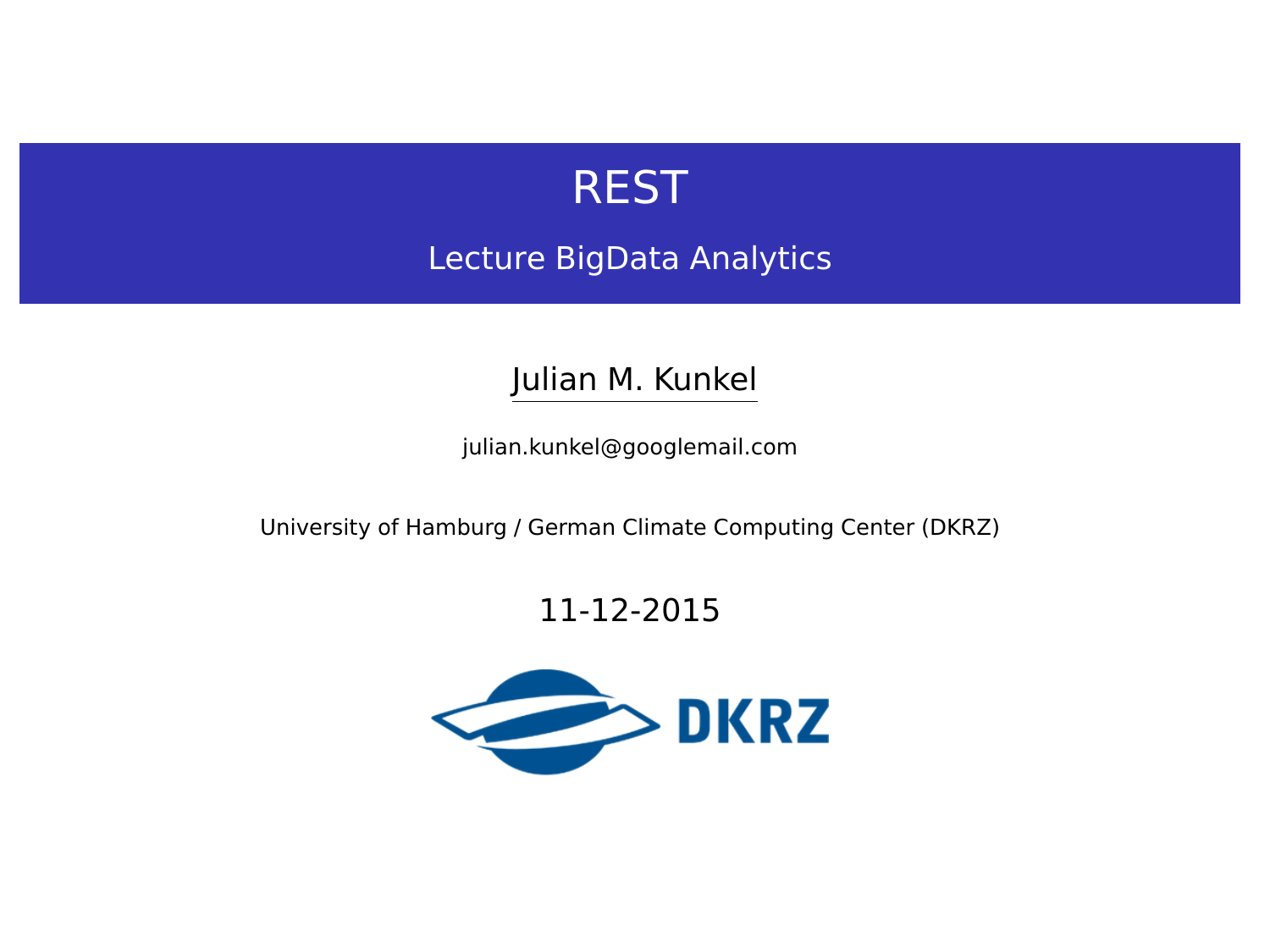

## 1 REST APIS

2 [Accessing RESTful Services](#page-6-0)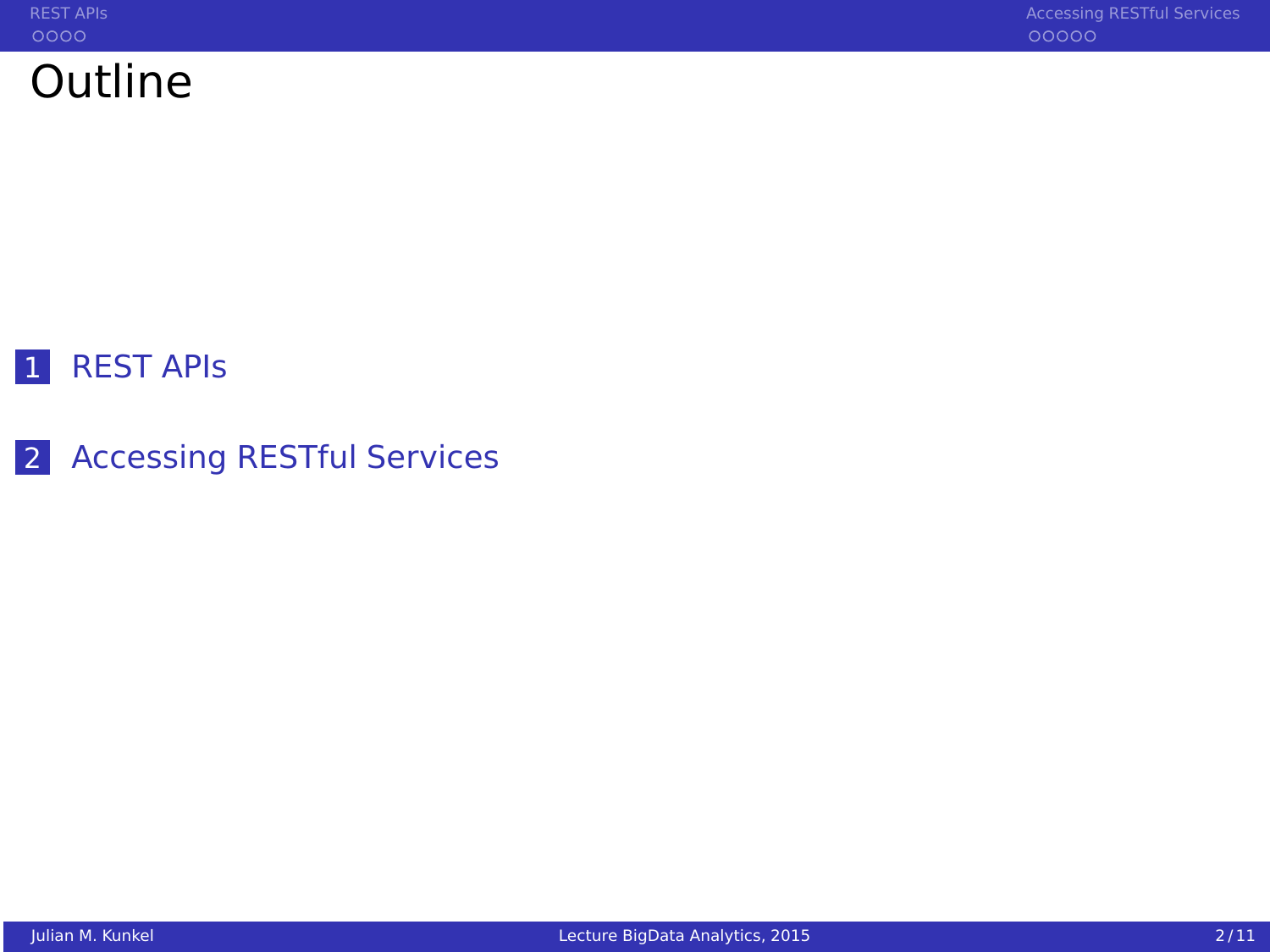# REST [11]

<span id="page-2-0"></span> $0000$ 

- Representational state transfer (REST): System API using HTTP / TCP
- **RESTful**: Systems conforming to REST constraints
- Advantages
	- Simplicity of the interfaces
	- **Portability**
	- Cachable
	- Tracable: Communication can be inspected

# HTTP request verbs [13]

- GET: retrieve a representation of a resource (no updates)
- **POST:** transfer an entity/data as subordinate of the web resource
- **PUT:** store the enclosed data under the given URI
- DELETE: remove the given URI
- **PUT** and DELETE are idempotent (GET w/o concurrent updates also)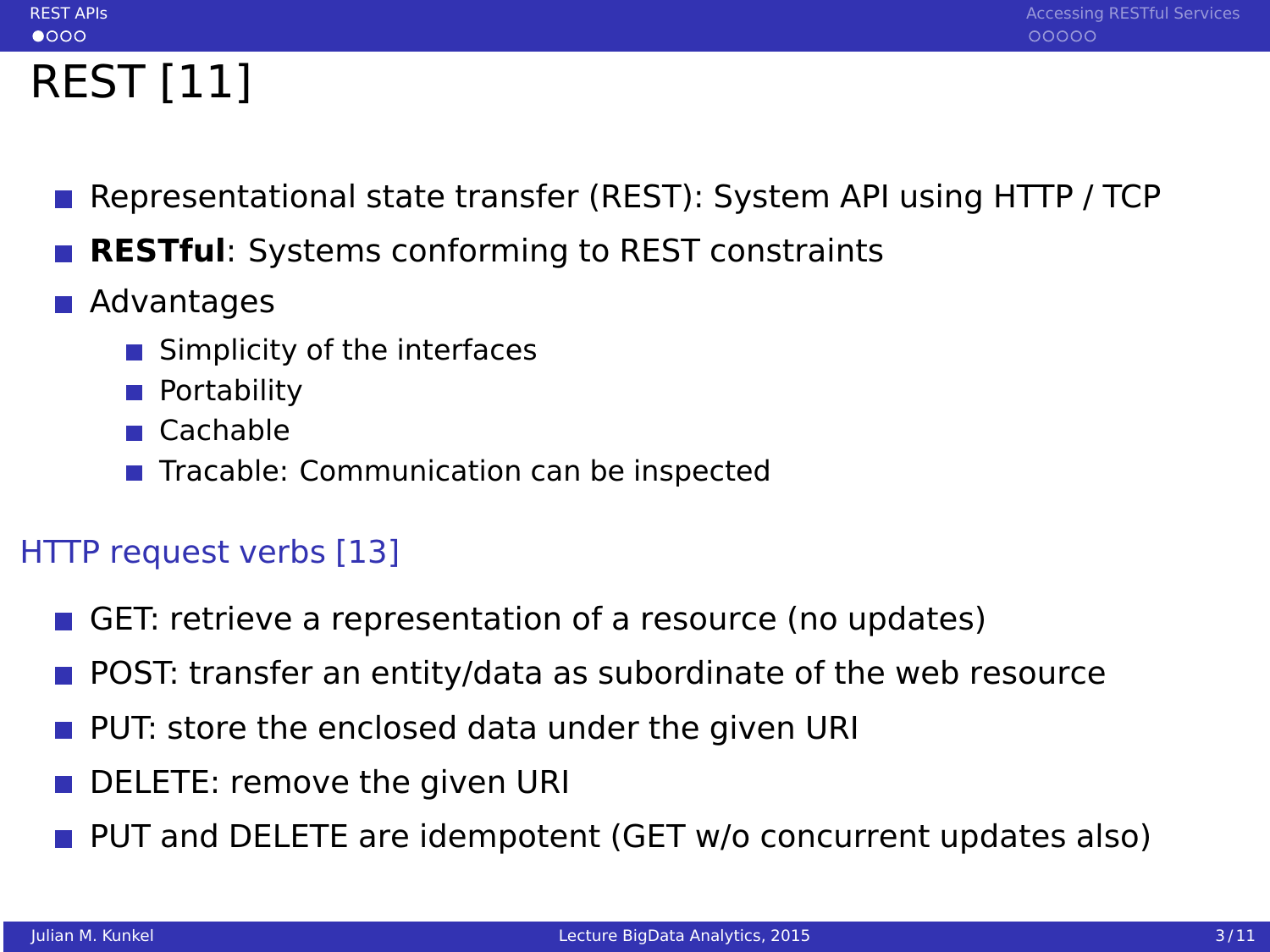# HTTP 1.1 [13]

 $0000$ 

- The Hypertext Transfer Protocol (HTTP) is a stateless protocol
- Request via TCP  $\Rightarrow$  Response (status and content)
- Request/Response are encoded in ASCII
- Include a header with standardized key/value pairs  $[14]$
- Non-standard key/value pairs can be added
	- Usually prefixed with X for eXtension
- One data section (at the end) according to the media type
- Separation between header and data via one newline

### Example HTTP Request

```
GET /dir/file HTTP/1.1
```

```
2 Host: www.test.de:50070
```
- 3 User-Agent: mozilla
- Cache-Control: no-cache
- Accept: \*/\*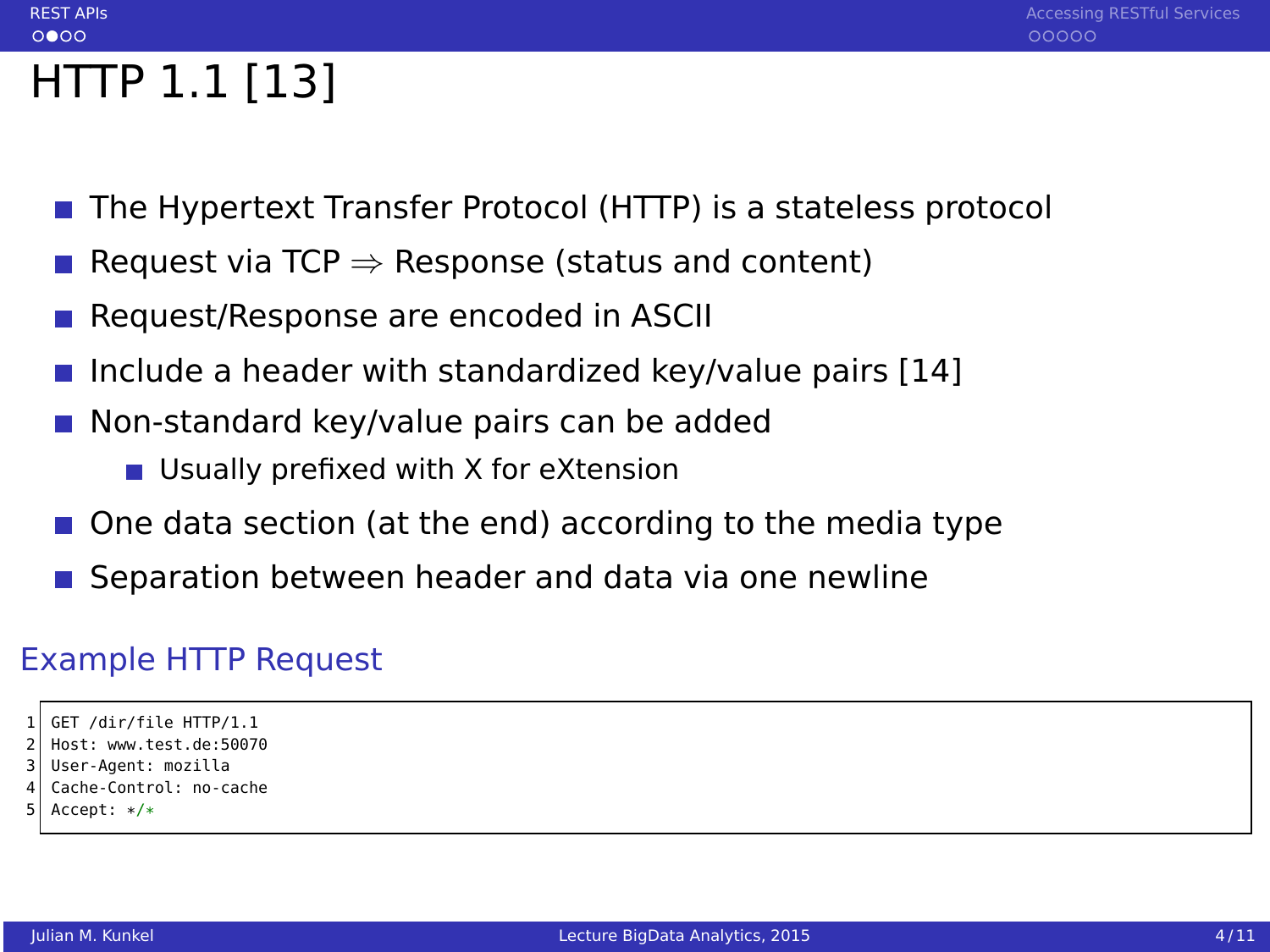## $0000$

# $HTTP$  1.1

## Media types [15]

- Based on Multipurpose Internet Mail Extensions (MIME) types
- Media type is composed of type, subtype and optional parameters
	- e.g. image/png
	- e.g. text/html; charset=UTF-8
- $\blacksquare$  Media types should be registered by the IANA<sup>1</sup>

#### Example HTTP Response

|                | HTTP/1.1 200 OK                                                                                                    |
|----------------|--------------------------------------------------------------------------------------------------------------------|
|                | Date: Sun. 06 Dec 2015 16:41:16 GMT                                                                                |
| 3              | Expires: -1                                                                                                        |
| 4              | Cache-Control: private, max-age=0                                                                                  |
| 5              | Content-Type: text/html; charset=ISO-8859-1                                                                        |
| 6              | Server: qws                                                                                                        |
| $\overline{7}$ | X-XSS-Protection: 1; mode=block                                                                                    |
| 8              | X-Frame-Options: SAMEORIGIN                                                                                        |
| 9              | Set-Cookie: PREF=ID=11111:FF=0:TM=1449420076:LM=1444476:V=1:S=doDl; expires=Thu, 31-Dec-2015 16:02:17 GMT; path=/; |
|                | $\leftrightarrow$ domain= test de                                                                                  |
| 10             | Set-Cookie: NID=74=UNTSNZy expires=Mon, 06-Jun-2016 16:41:16 GMT; path=/dir; domain=.test.de; HttpOnly             |
| 11             | Accept-Ranges: none                                                                                                |
| 12             | Vary: Accept-Encoding                                                                                              |
| 13             | Transfer-Encoding: chunked                                                                                         |
| 14             |                                                                                                                    |
| 15             | DATA formatted according to content type                                                                           |
|                |                                                                                                                    |

#### <sup>1</sup> Internet Assigned Numbers Authority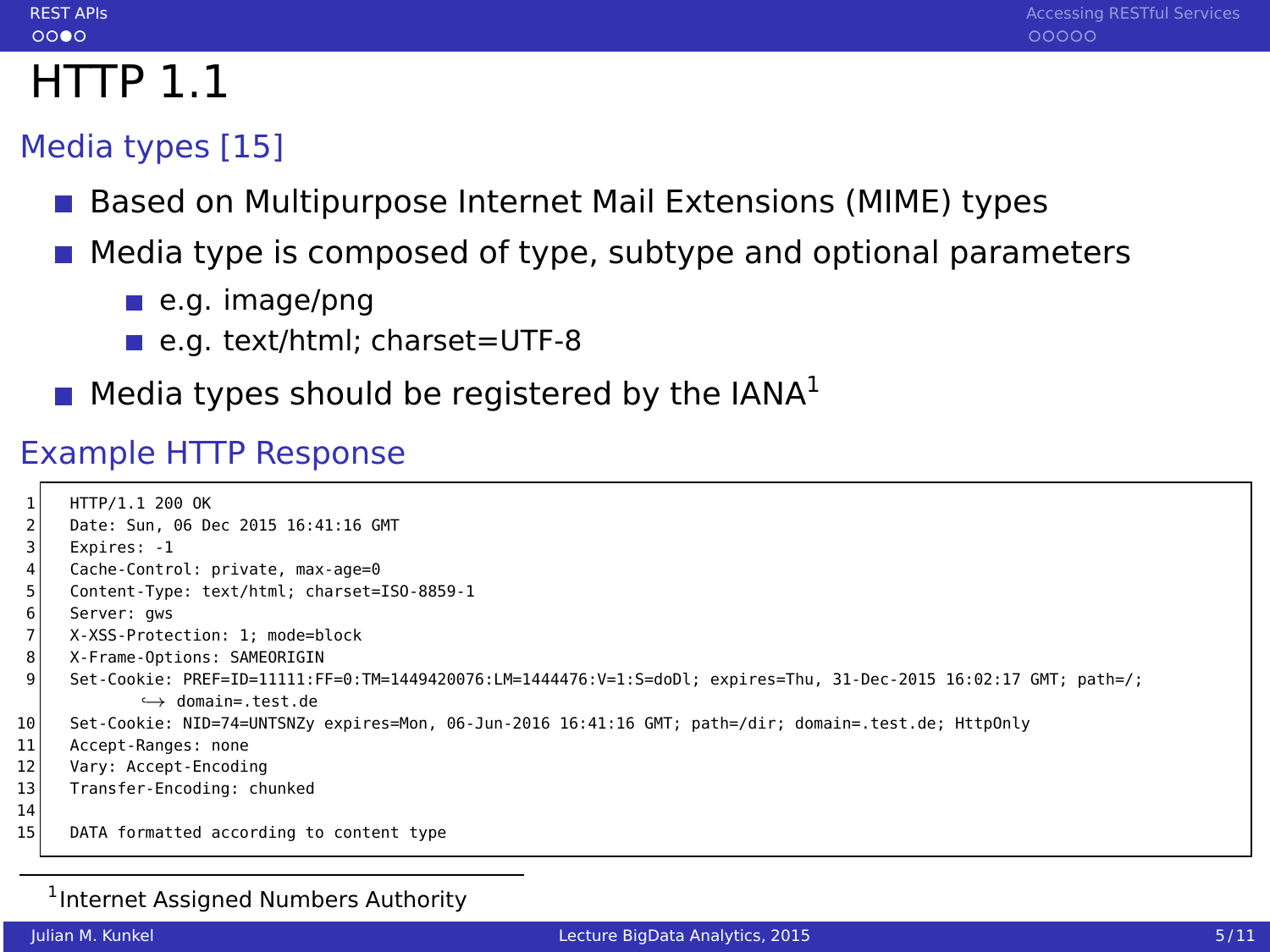# REST Semantics

 $0000$ 

#### Depends on the service implementation  $\sim$

- Behavior usually depends on URI type  $\sim$ 
	- Collections/Directories e.g.<http://test.de/col/>
	- Items/Files e.g.<http://test.de/col/file>

#### Typical semantics [11]

| Resource   | GET                 | <b>PUT</b>                                    | <b>POST</b>                                                                     | <b>DELETE</b>                                              |
|------------|---------------------|-----------------------------------------------|---------------------------------------------------------------------------------|------------------------------------------------------------|
| Collection | List the collection | Replace the col-<br>lection with new<br>data. | Create a new entry in the<br>collection, return the URI of<br>the created entry | Delete the collec-<br>tion                                 |
| Item       | Retrieve the data   | Replace the ele-<br>ment or create it         | Not widely used.                                                                | Delete<br>the<br>- el-<br>the<br>ement<br>in<br>collection |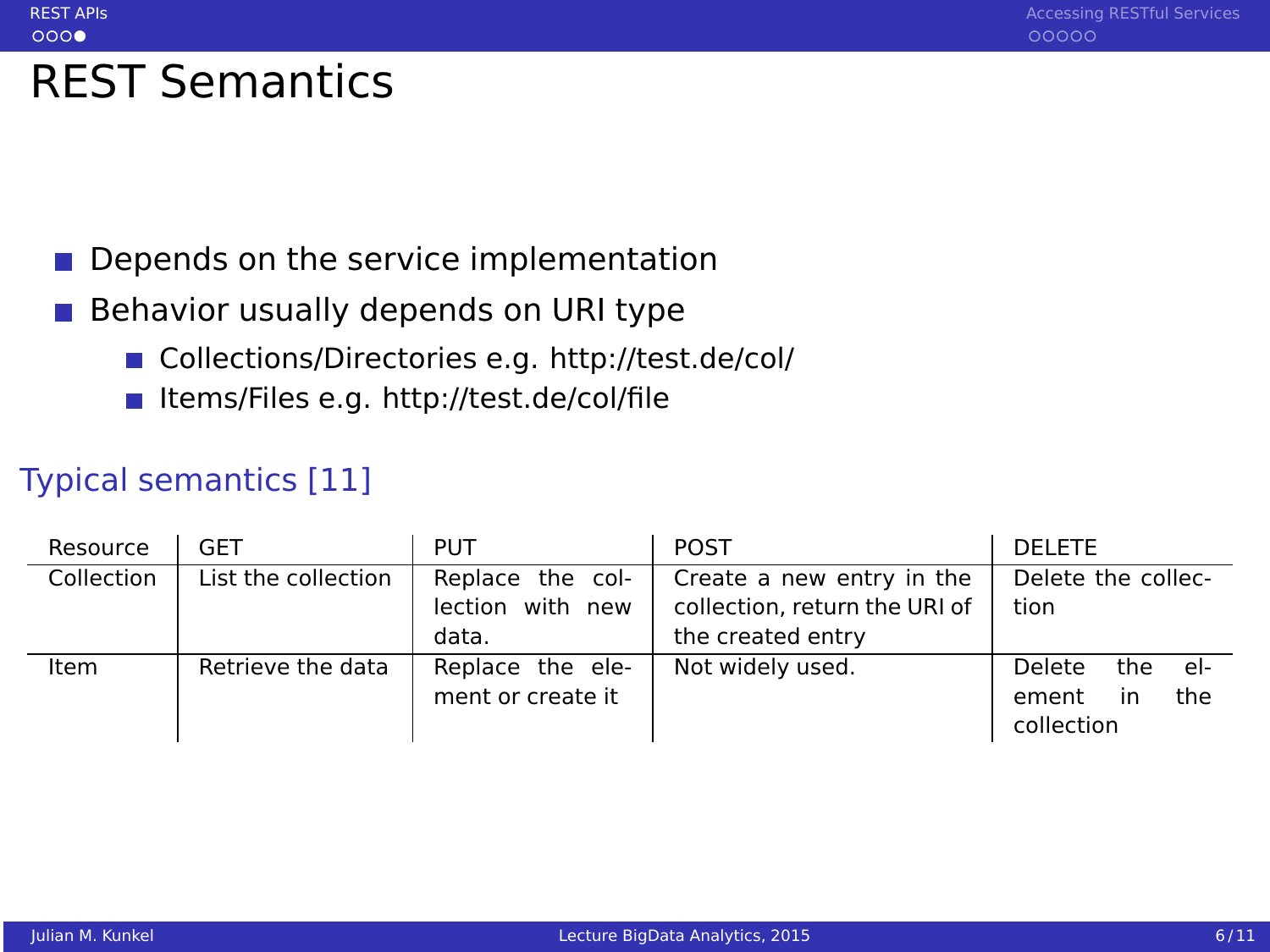# <span id="page-6-0"></span>Direct Access via TCP

- Connect to the service IP address and port
- Use any API or tool
	- UNIX sockets for C, Python, ...
	- $\blacksquare$  Netcat (nc)
	- **■** curl
	- Python
	- Browser T T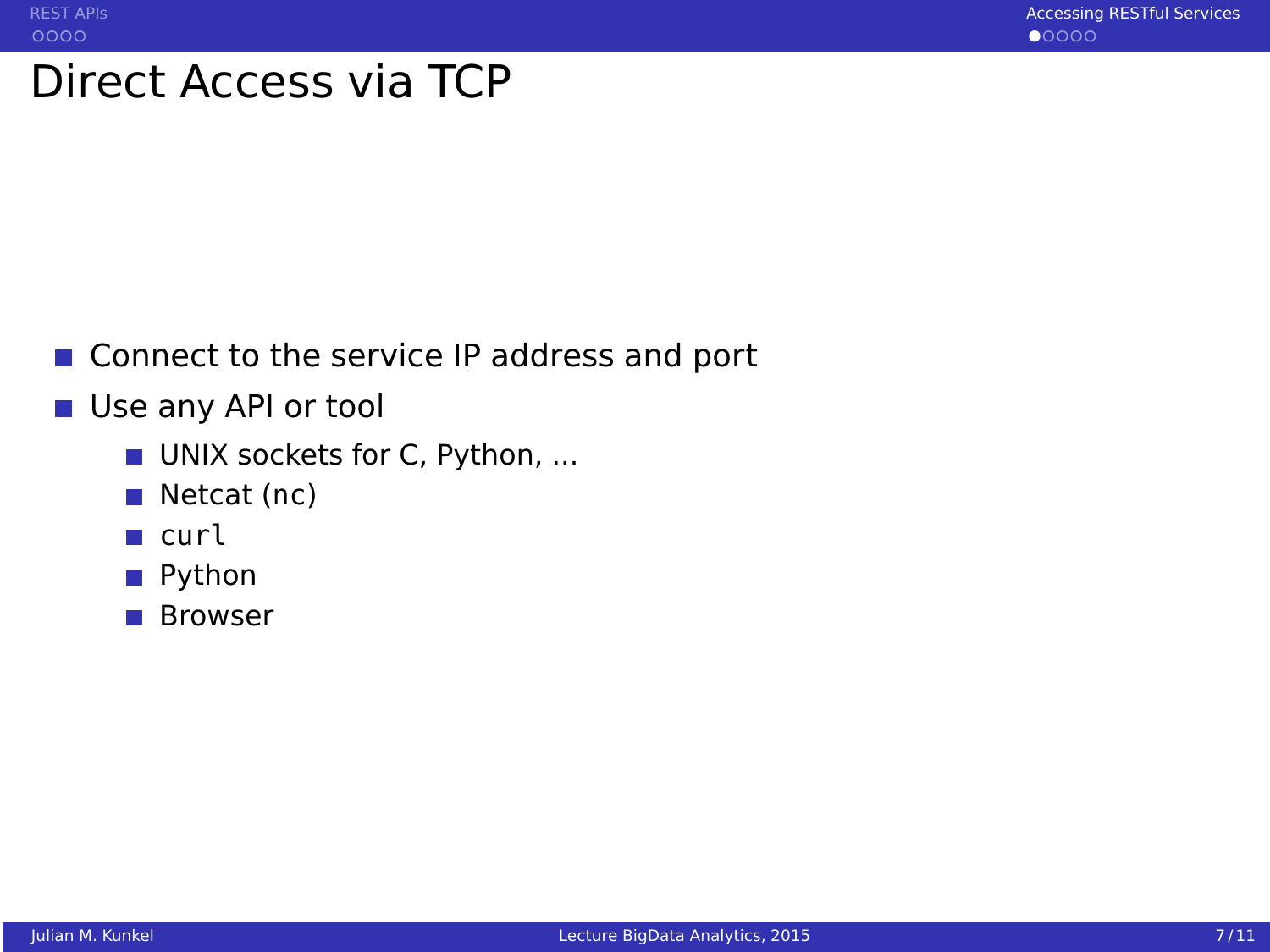- curl transfers data from/to a server
- Useful for scripting / testing of webservers
- **Supports many protocols, standards for proxy, authentication, cookies, ...**

```
# -i: include the HTTP header in the output for better debugging
 # -L: if the target location has moved, redo the request on the new location
 curl -i -L "http://xy/bla"
 4 # Send data in myFile using HTTP PUT, use "-" to read from STDIN
5 curl -i --request PUT "http://xy/bla?param=x&y=z" -d "@myFile"
 # To put a binary file use --data-binary
7 curl -i --request POST --data-binary "@myFile" "http://xy/bla?param=x&y=z"
|a| # Delete a URI
 9 curl -i -request DELETE "http://xy/bla?param=x&y=z"
```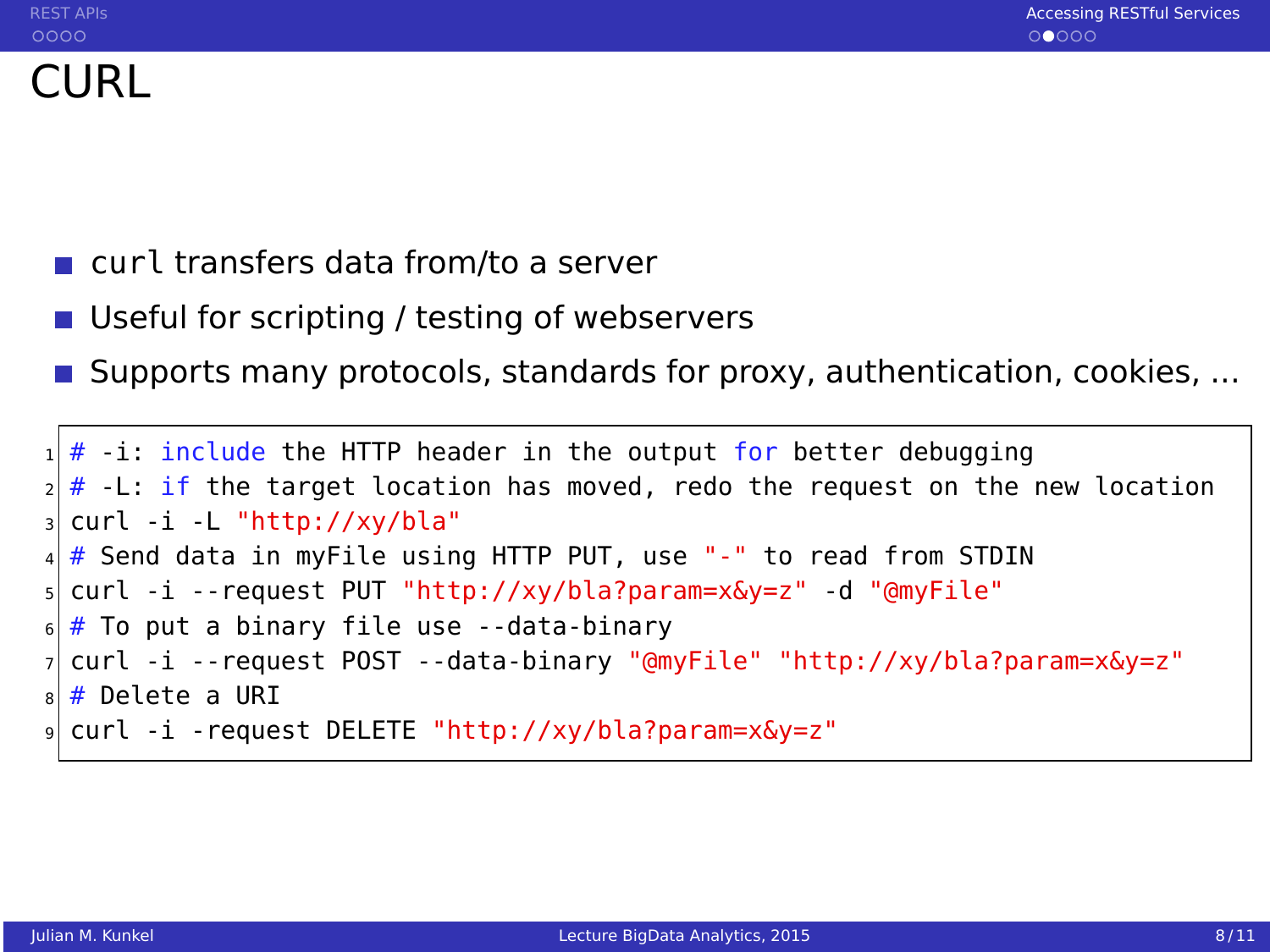# Python

The requests package supports HTTP requests quite well

#### Transferring JSON data

```
import json, requests
2
  params = {'parameters' : [ 'testWorld' ] }4
  s = requests. Session() # we use a session in this example
  6 resp = s.post(url='http://localhost:5000/compile',
     data=json.dumps(params),
8 headers={'content-type': 'application/json'},
9 auth=('testuser','my secret'))
10 print(resp.status_code)
11 print(resp.headers)
12
13 \# assume the response is in JSON
14 data = json.loads(resp.text, encoding="utf-8")
15
16 # retrieve another URL using HTTP GET
17 resp = s.get(url='http://localhost:5000/status', auth=('testuser','my secret'))
```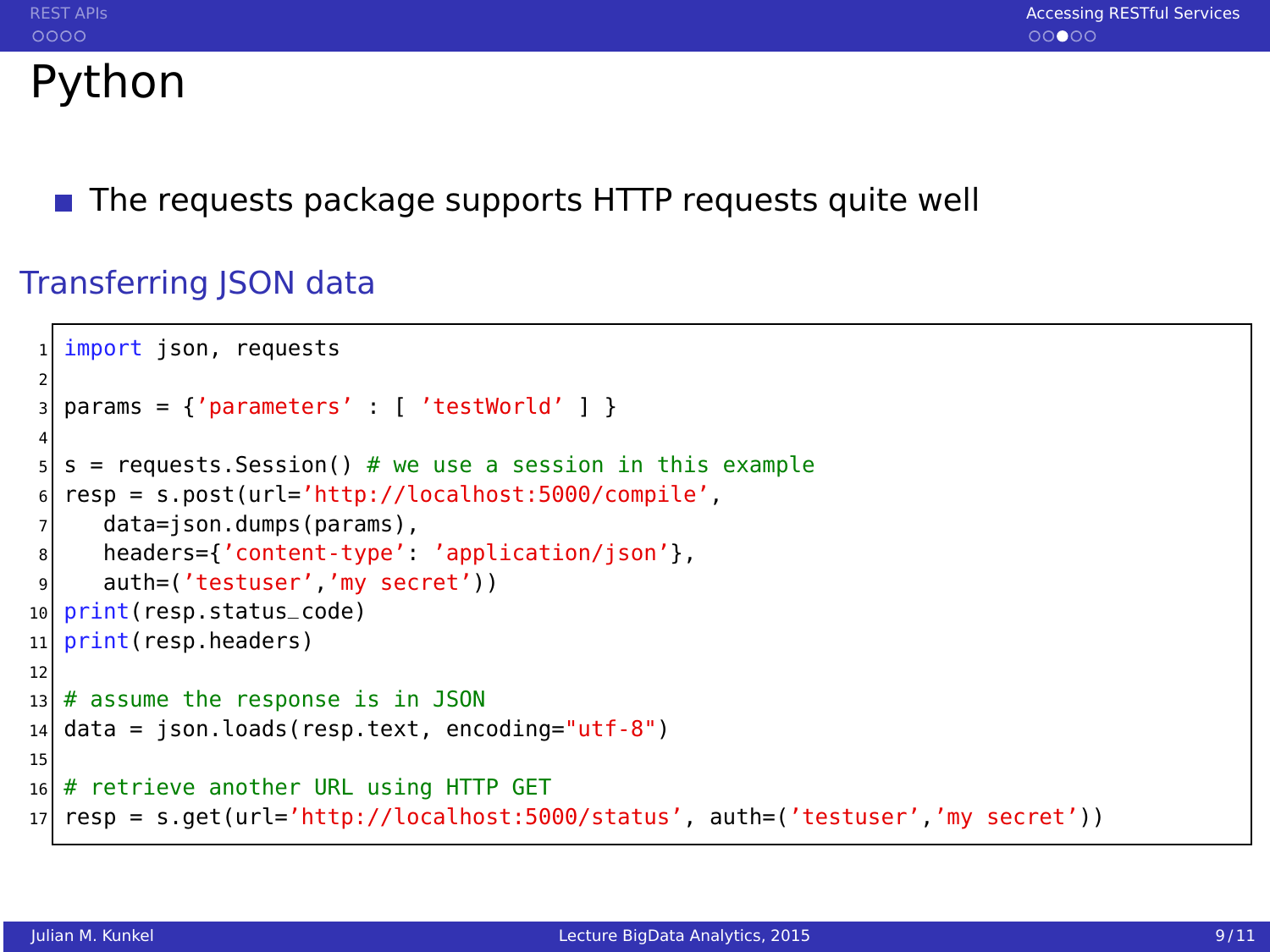# Example: WebHDFS [12]

#### Full access to file system via  $http://$host/webpdfs/v1/FILENAME?op=0PERATION$

 $$ host=10.0.0.61:50070$ 2 \$ curl -i -L "http://\$host/webhdfs/v1/foo/bar?op=OPEN" HTTP/1.1 307 TEMPORARY\_REDIRECT 4 Cache-Control: no-cache 5 Expires: Sun, 06 Dec 2015 16:06:11 GMT 6 Date: Sun, 06 Dec 2015 16:06:11 GMT 7 Pragma: no-cache Content-Type: application/octet-stream 9 Location: http://abu1.cluster:50075/webhdfs/v1/foo/bar/file?op=OPEN&namenoderpcaddress=abu1.cluster:8020&offset=0 10 Content-Length: 0 11 Server: Jetty(6.1.26.hwx) 12 13 HTTP/1.1 200 OK 14 Access-Control-Allow-Methods: GET 15 Access-Control-Allow-Origin: \*<br>16 Content-Type: application/octe 16 Content-Type: application/octet-stream 17 Connection: close 18 Content-Length: 925 19 DATA DATA DATA DATA DATA DATA DATA DATA DATA DATA DATA DATA DATA DATA DATA DATA 20 21 \$ curl -i "http://\$host/webhdfs/v1/?op=GETFILESTATUS" 22 HTTP/1.1 200 OK 23 Cache-Control: no-cache 24 Expires: Sun, 06 Dec 2015 16:11:14 GMT 25 Date: Sun, 06 Dec 2015 16:11:14 GMT 26 Pragma: no-cache 27 Content-Type: application/json 28 Transfer-Encoding: chunked 29 Server: Jetty(6.1.26.hwx) 30 {"FileStatus":{"accessTime":0,"blockSize":0,"childrenNum":7,"fileId":16385,"group":"hdfs","length":0,"modificationTime": 31 1444759104314,"owner":"hdfs","pathSuffix":"","permission":"755","replication":0,"storagePolicy":0,"type":"DIRECTORY"}}